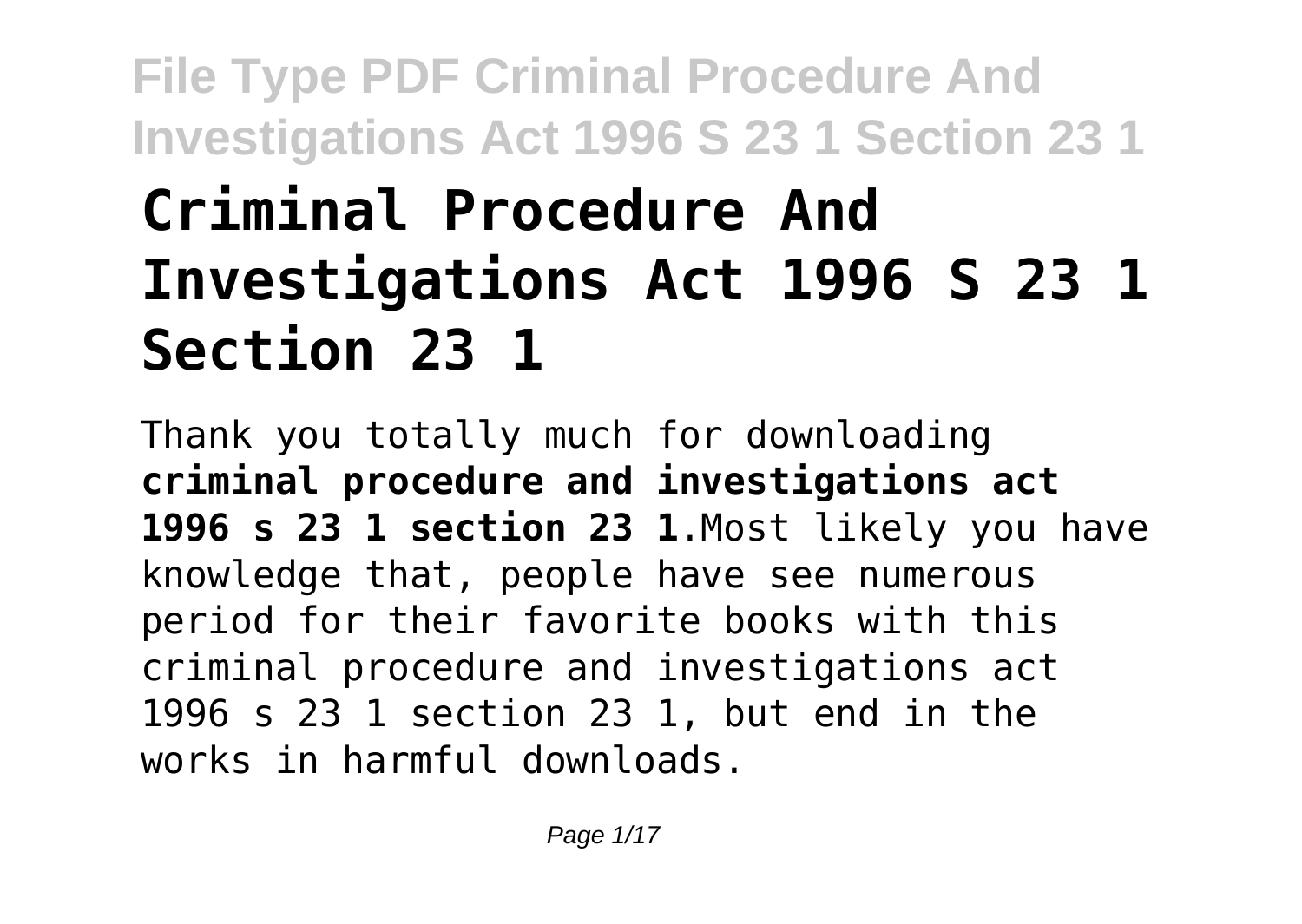Rather than enjoying a good book with a mug of coffee in the afternoon, on the other hand they juggled like some harmful virus inside their computer. **criminal procedure and investigations act 1996 s 23 1 section 23 1** is user-friendly in our digital library an online permission to it is set as public fittingly you can download it instantly. Our digital library saves in merged countries, allowing you to get the most less latency period to download any of our books bearing in mind this one. Merely said, the criminal procedure and investigations act 1996 s 23 1 section 23 1 is universally compatible like Page 2/17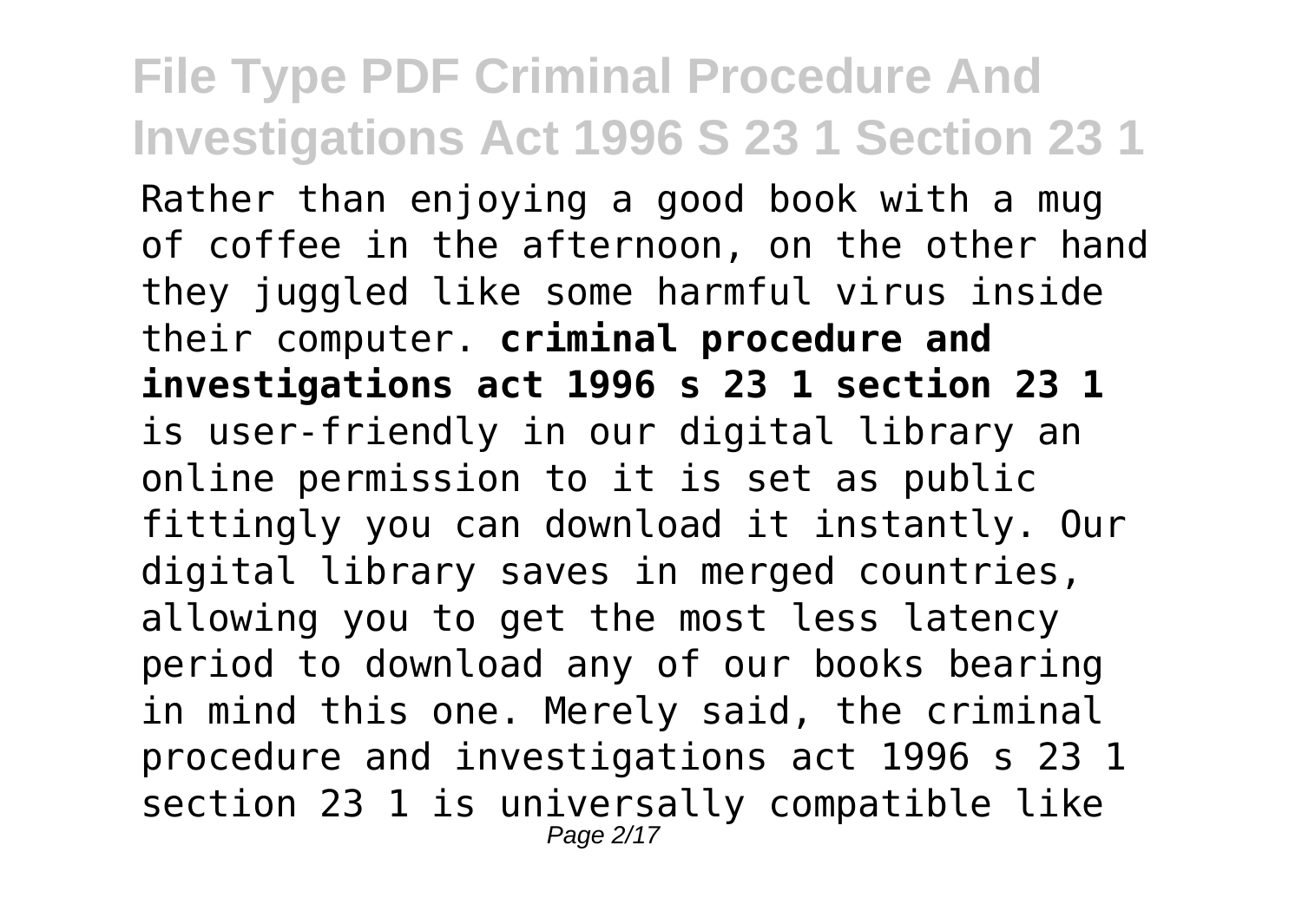**File Type PDF Criminal Procedure And Investigations Act 1996 S 23 1 Section 23 1** any devices to read.

*Criminal Procedure* **How to Analyze 4th Amendment Searches and Seizures of Evidence on a Criminal Procedure Essay** *Criminal Investigation a Practical Handbook for Magistrates, Police Officers and Lawyers, Volume 1 P LECTURE ON CRIMINAL PROCEDURE (PART 1)*

Preliminary Investigation; Criminal Procedure Discussion72: Disclosure in Criminal Cases (Article) - The Study Legal English Podcast Video Criminal Law Week 1, Class 1 **CDI 1 PART 1 - INTRODUCTION TO CRIMINAL INVESTIGATION** Page 3/17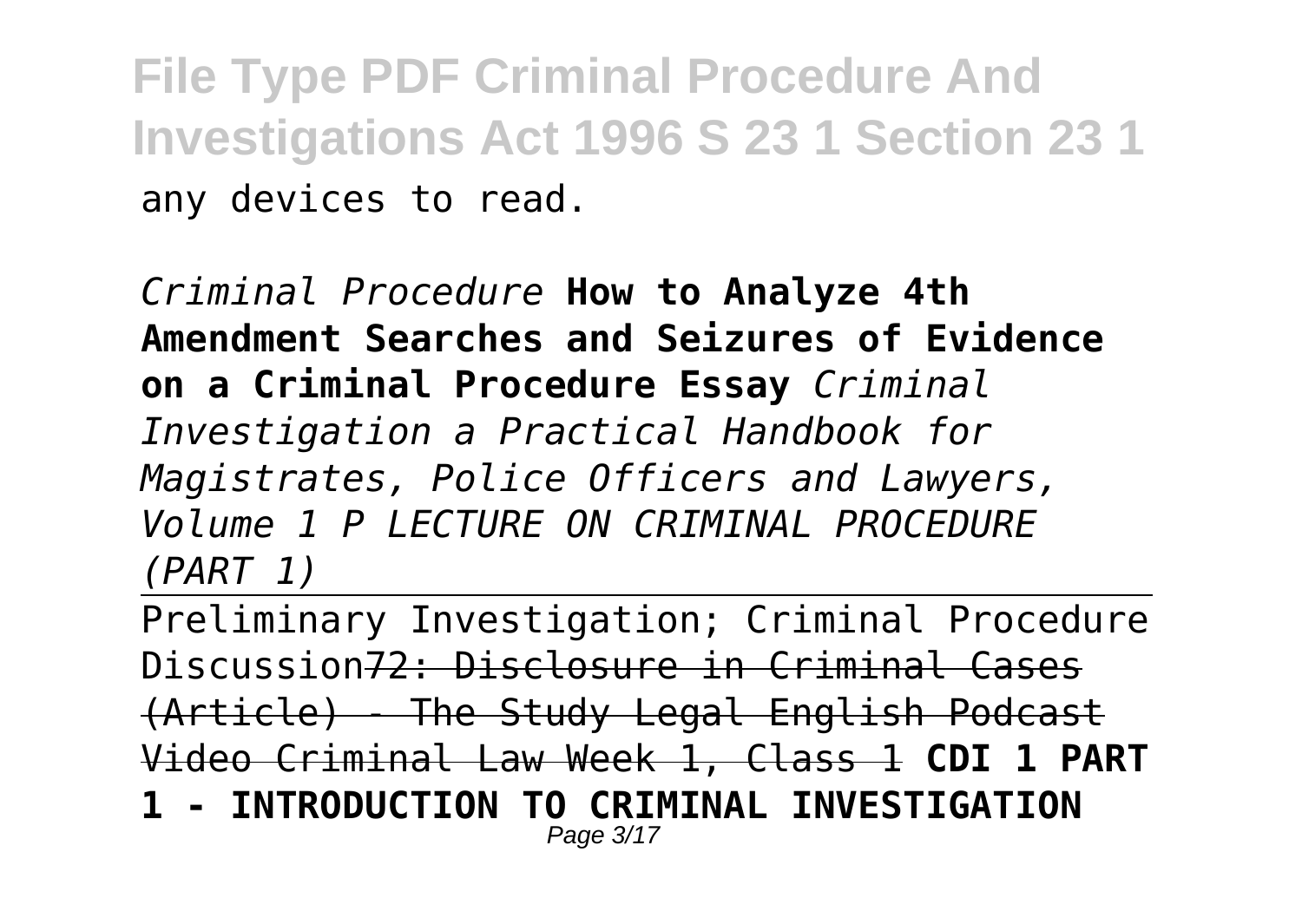**File Type PDF Criminal Procedure And Investigations Act 1996 S 23 1 Section 23 1** America's Book of Secrets: Inside the Secret Service (S3, E9) | Full Episode | History Justice S.NAGAMUTHU Lecture on Criminal Trial - A Guidance (with Reference to Evidence Act) *Rule 112; Preliminary Investigation; CRIMINAL PROCEDURE [AUDIO CODAL] 10 Police Interrogation Techniques That You Need To Know About: How Do Police Extract Confessions?* Section 154 To 173 CrPC Criminal Justice 101 **Legal Studies – Criminal Investigation Process; Criminal Trial Process; Punishment and Sentencing** Sr. Adv. Rebecca John: Journey from Investigation to Trial (CrPC), NLSIU Bangalore **CDIN 1 -** Page 4/17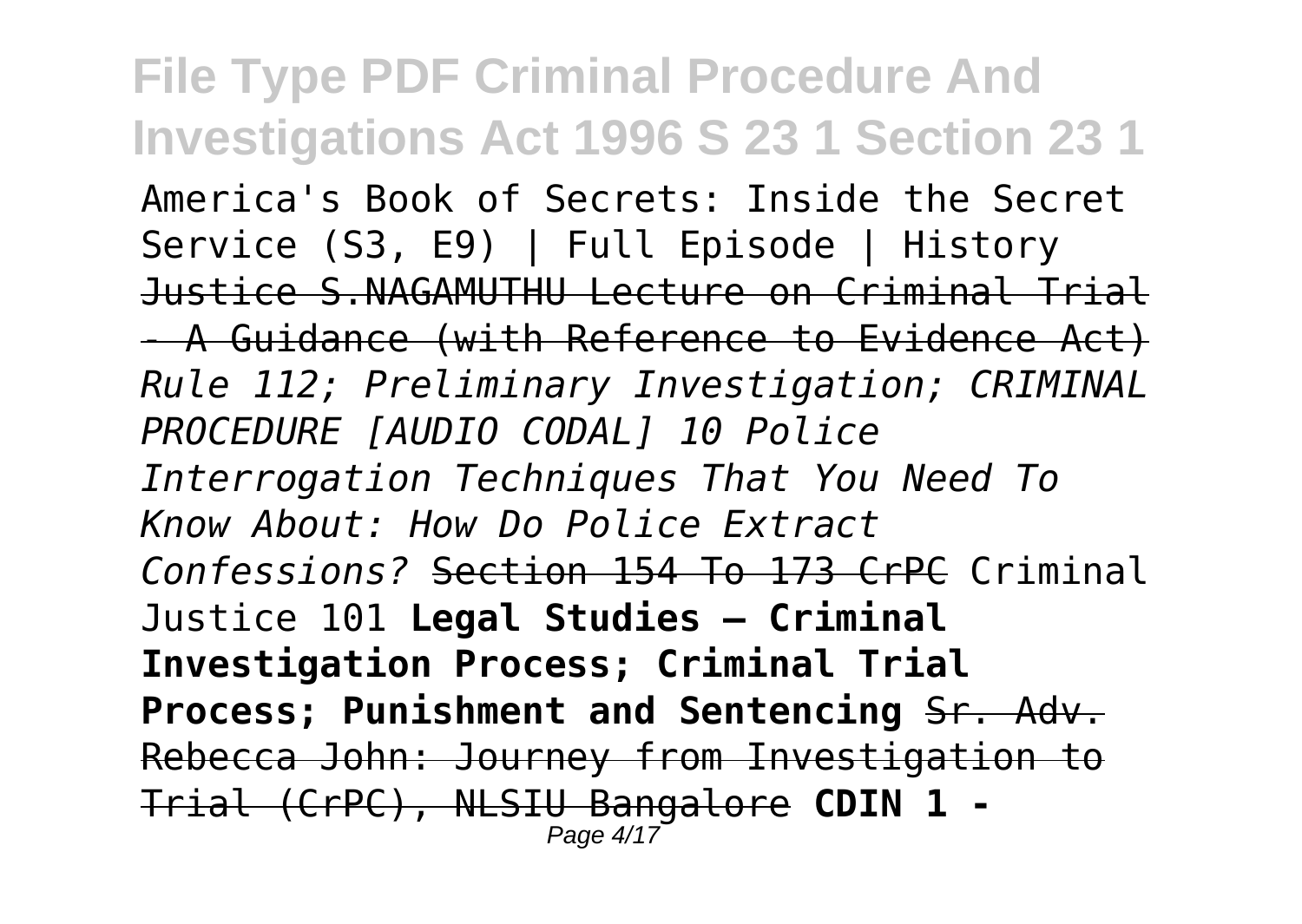**Fundamentals of Criminal Investigation (Chapter 1) Recording of Confession and Statement Section 164 | Lectures on Criminal Procedure Code, 1973.** *Investigation under Criminal Procedure Code with Adv. Manoj Mhambrey Police Investigation Procedure in Pakistan by Law Part1*

Criminal Procedure And Investigations Act Criminal Procedure and Investigations Act 1996 is up to date with all changes known to be in force on or before 03 October 2020. There are changes that may be brought into force at a future date....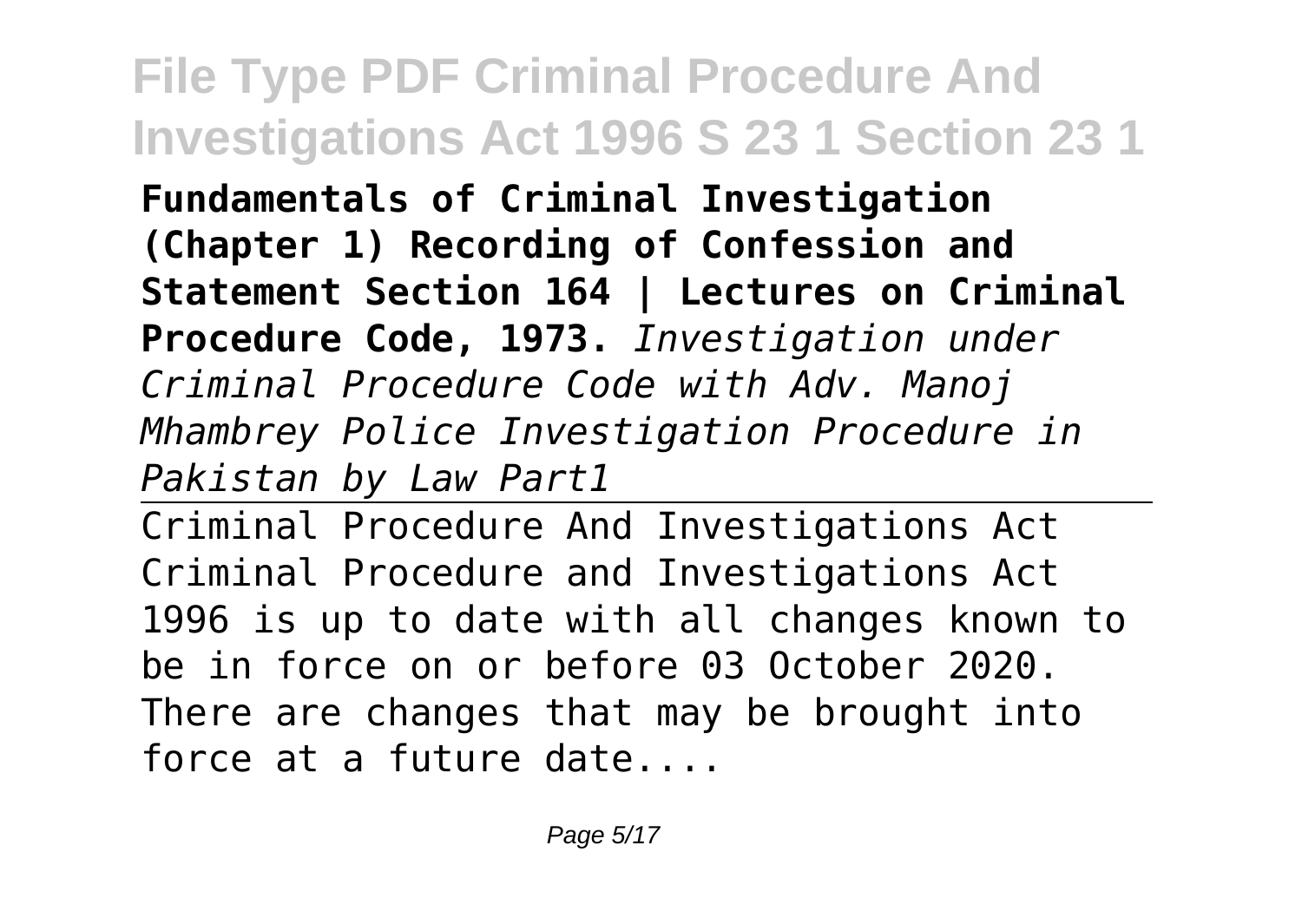Criminal Procedure and Investigations Act 1996

Criminal Procedure and Investigations Act 1996 is up to date with all changes known to be in force on or before 13 November 2020. There are changes that may be brought into force at a future date....

Criminal Procedure and Investigations Act 1996

The Criminal Procedure and Investigations Act 1996 is a piece of statutory legislation in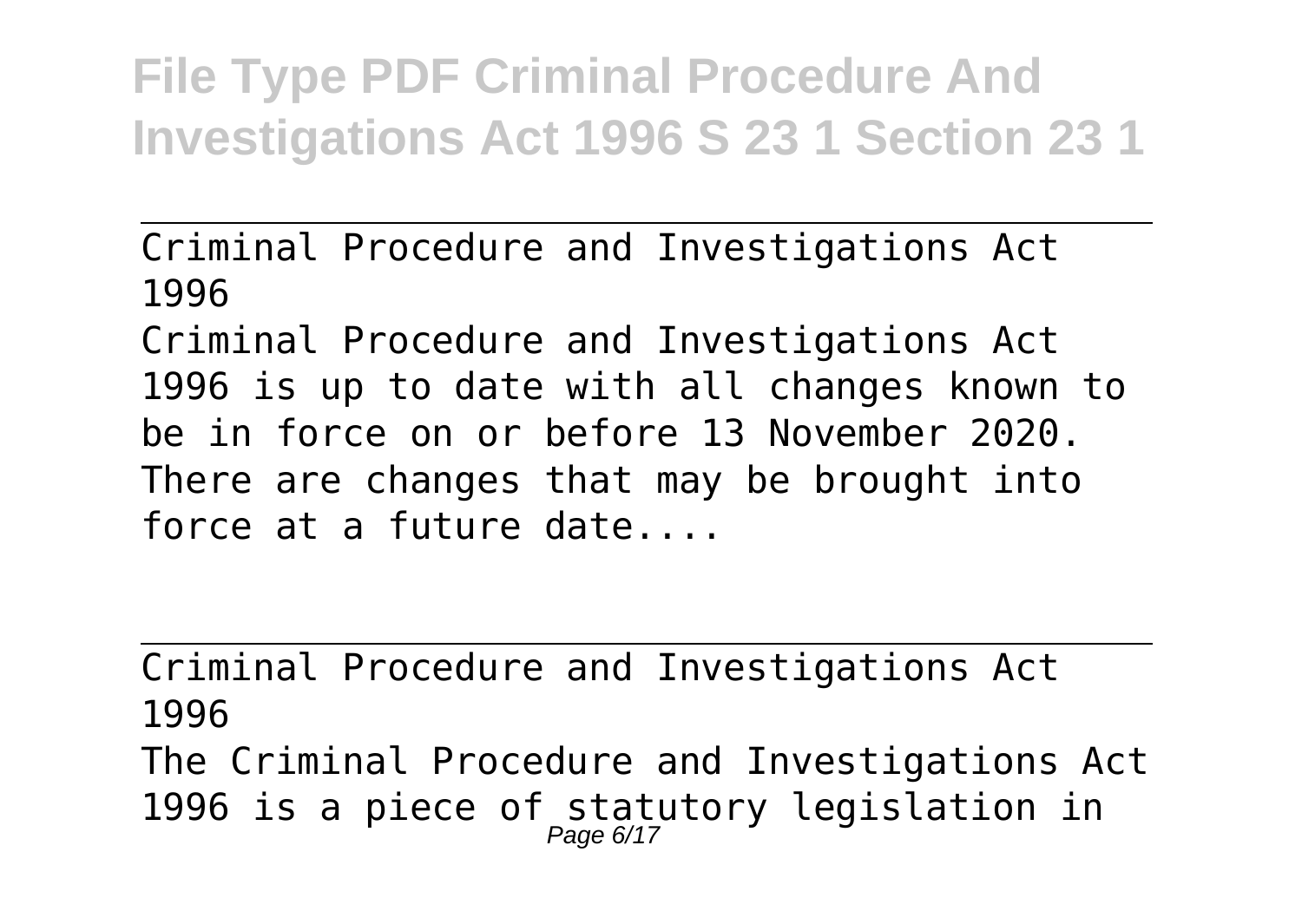**File Type PDF Criminal Procedure And Investigations Act 1996 S 23 1 Section 23 1** the United Kingdom that regulates the procedures of investigating and prosecution of criminal offences

Criminal Procedure and Investigations Act 1996 - Wikipedia Quick Reference. Part I of the Act provides a statutory scheme of pre‐trial disclosure, placing a clear and continuing duty on the prosecution to disclose any material that 'might reasonably be considered capable of undermining the case for the prosecution … or of assisting the case for the accused' (a Page 7/17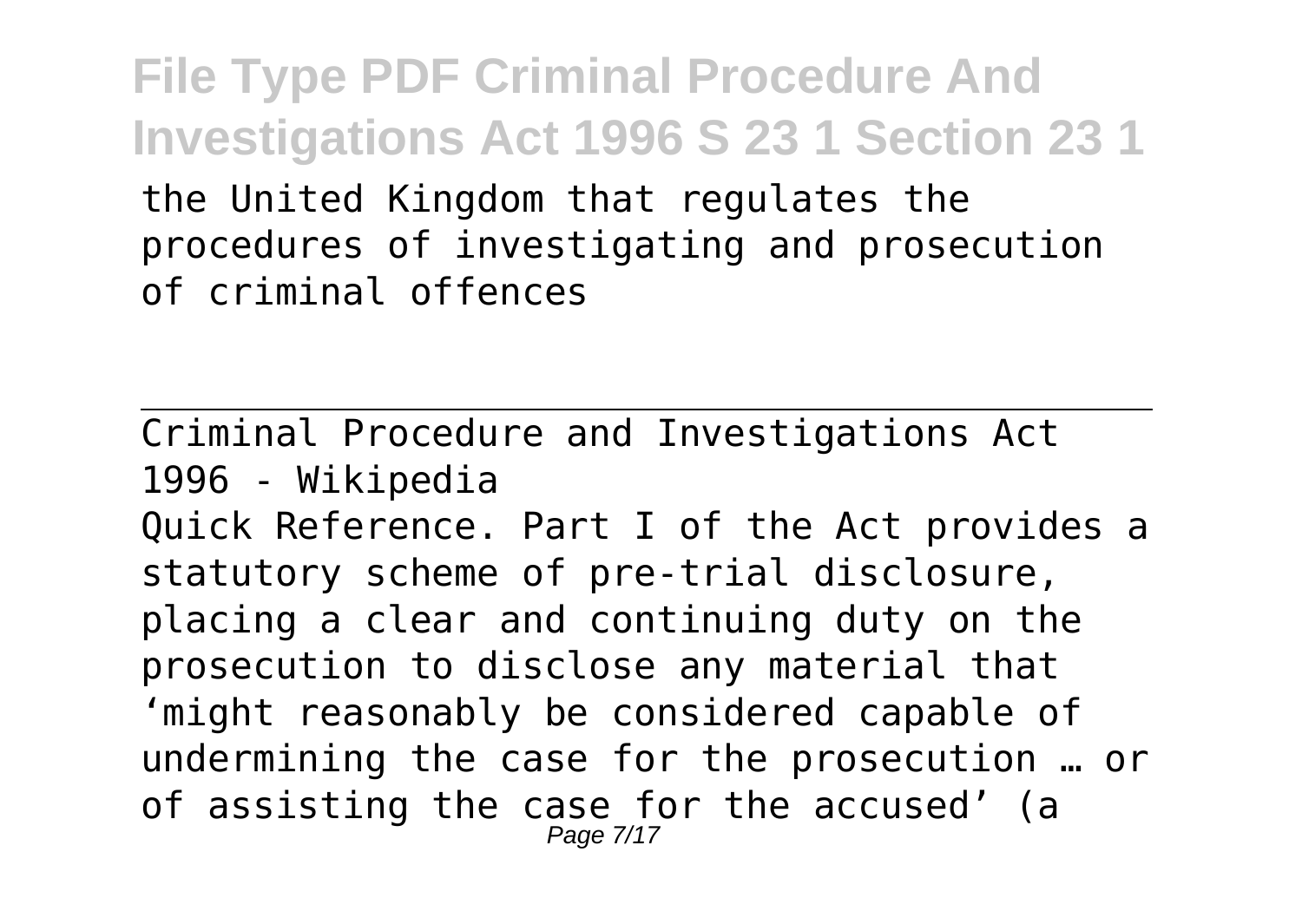**File Type PDF Criminal Procedure And Investigations Act 1996 S 23 1 Section 23 1** test modified by the Criminal Justice Act 2003 after much criticism of the subjective, 'in the prosecutor's opinion' test that was originally enacted).

Criminal Procedure and Investigations Act 1996 - Oxford ... Criminal Procedure and Investigations Act 1996, Section 22 is up to date with all changes known to be in force on or before 10 November 2020. There are changes that may be brought into force at a...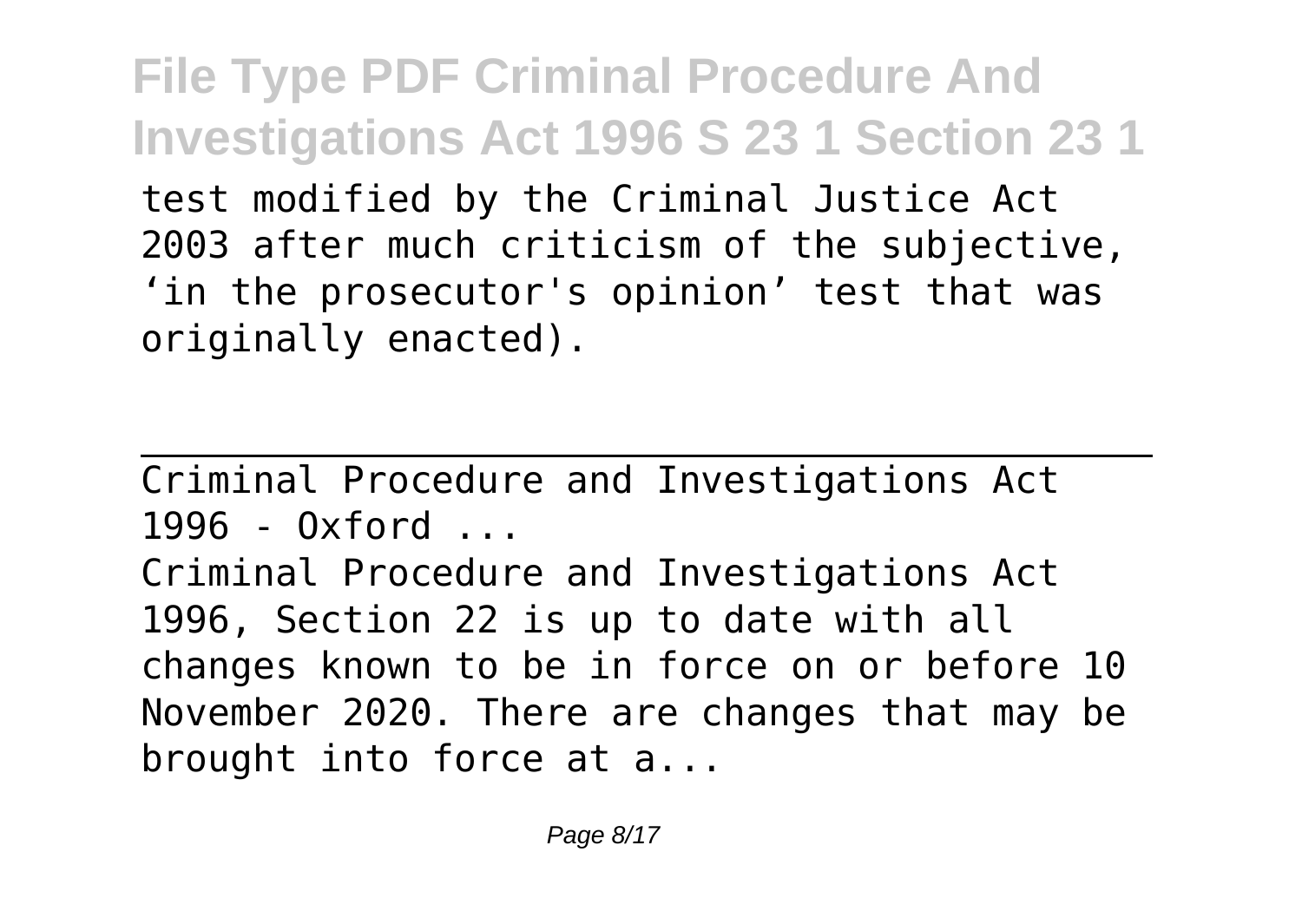Criminal Procedure and Investigations Act 1996

Criminal Procedure and Investigations Act 1996 (section 23(1)) 4 2. Definitions 2.1 In this code: a criminal investigation is an investigation conducted by police officers with a view to it being...

Criminal Procedure and Investigations Act 1996 (section 23 ... This code of practice is issued under Part II of the Criminal Procedure and Investigations<br>Page 9/17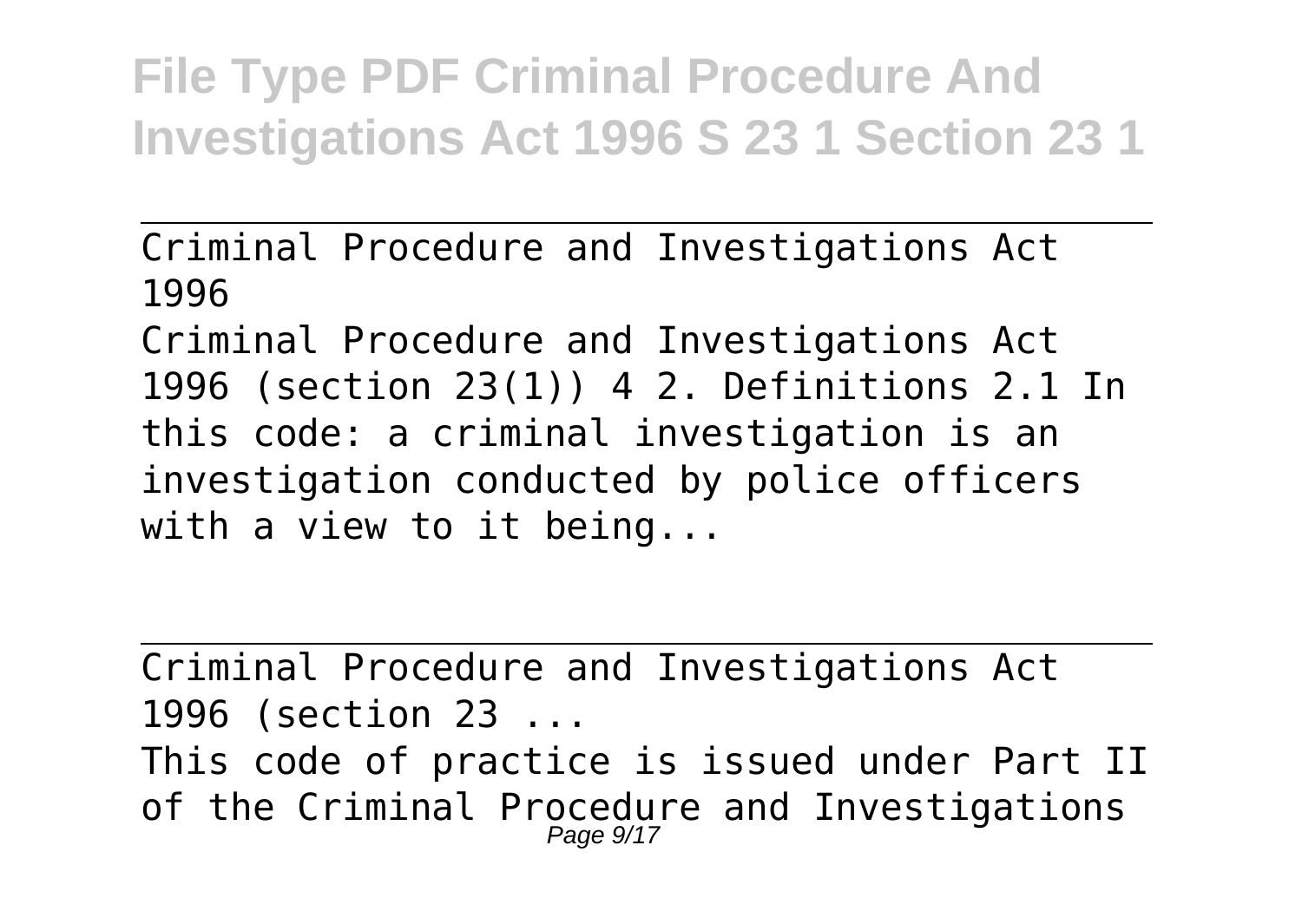**File Type PDF Criminal Procedure And Investigations Act 1996 S 23 1 Section 23 1** Act 1996 ('the Act'). It sets out the manner in which police officers are to record, retain and reveal to...

Criminal Procedure and Investigations Act 1996 (section 23 ...

Details Part 2 of the Criminal Procedure and Investigations Act 1996 makes provision for the publication of a Code of Practice which sets out how police officers are to record, retain and reveal to...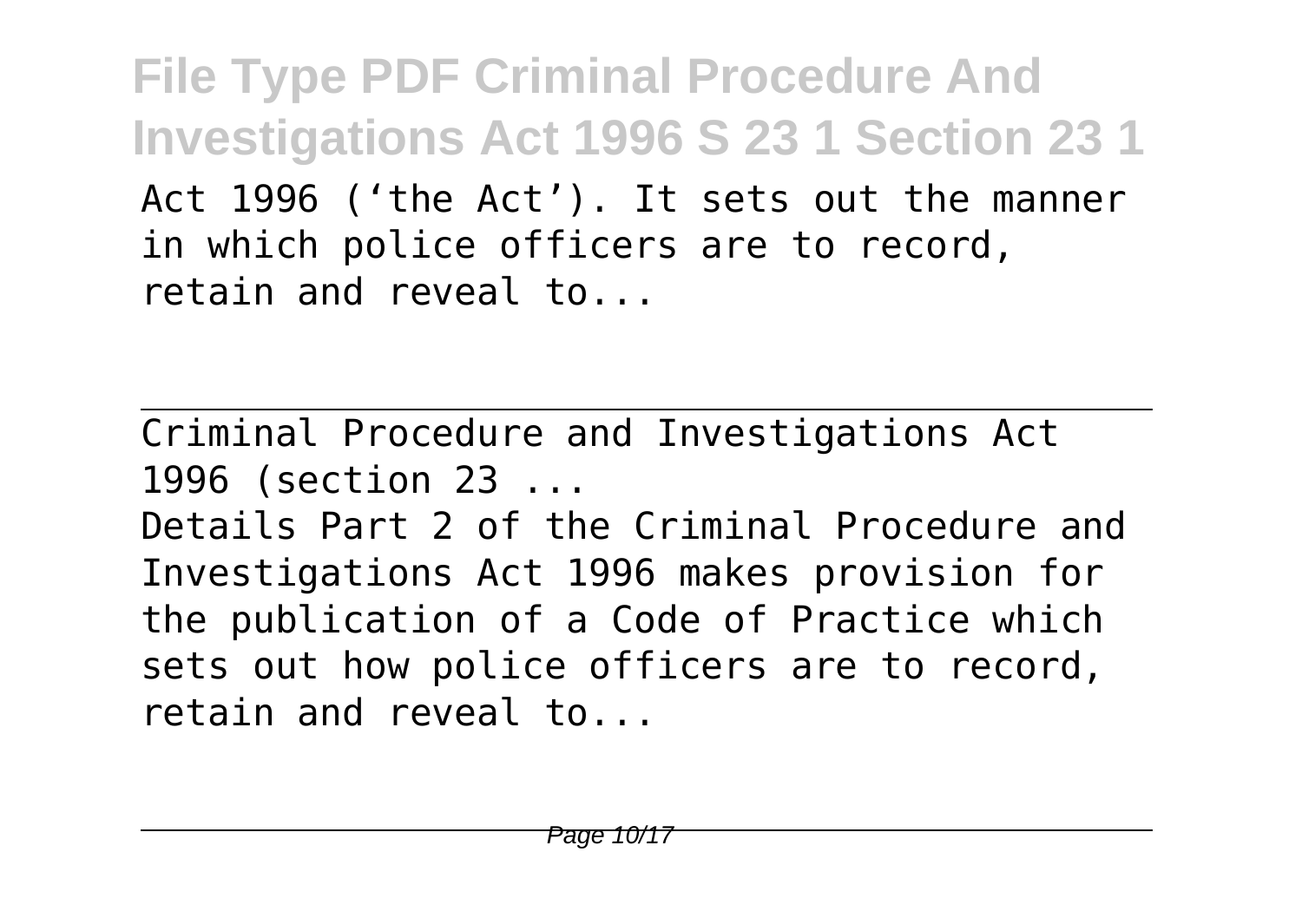### **File Type PDF Criminal Procedure And Investigations Act 1996 S 23 1 Section 23 1** Criminal Procedure and Investigations Act

Code of Practice ...

Criminal Procedure and Investigations Act (CPIA) Disclosure and the Investigation One of the most common reasons for a criminal case to be lost is a failure of the process relating to disclosure of unused material.

Criminal Procedure and Investigations Act  $(CPIA$   $\ldots$ The Code of Practice to the Criminal Procedure and Investigations Act 1996 (CPIA) defines a criminal investigation as: An Page 11/17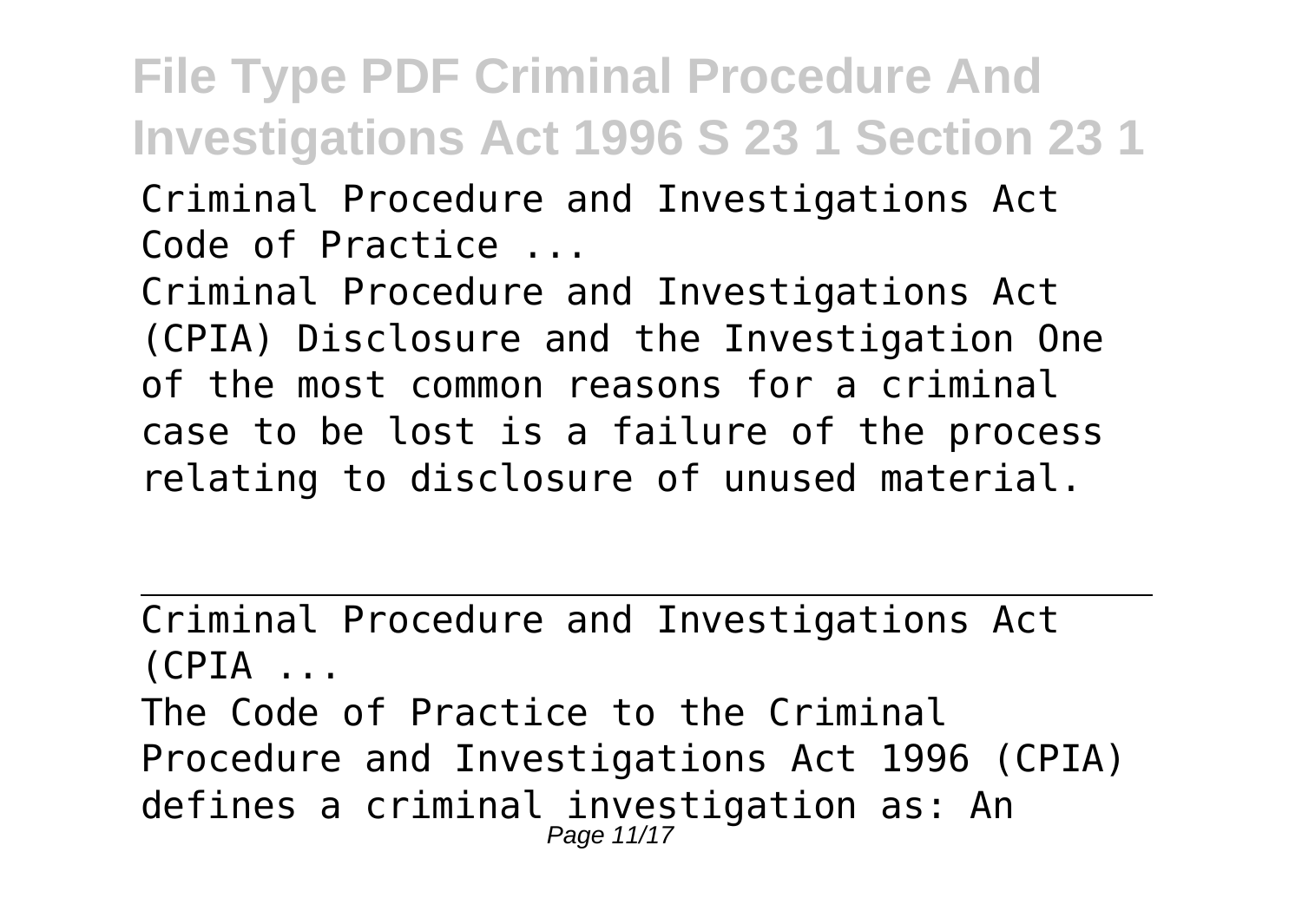**File Type PDF Criminal Procedure And Investigations Act 1996 S 23 1 Section 23 1** investigation conducted by police officers with a view to it being ascertained whether a person should be charged with an offence, or whether a person charged with an offence is guilty of it.

Investigation - College of Policing APP This code of practice is issued under Part II of the Criminal Procedure and Investigations Act 1996 ('the Act'). It sets out the manner in which police officers are to record, retain and reveal to the prosecutor material obtained in a criminal investigation and Page 12/17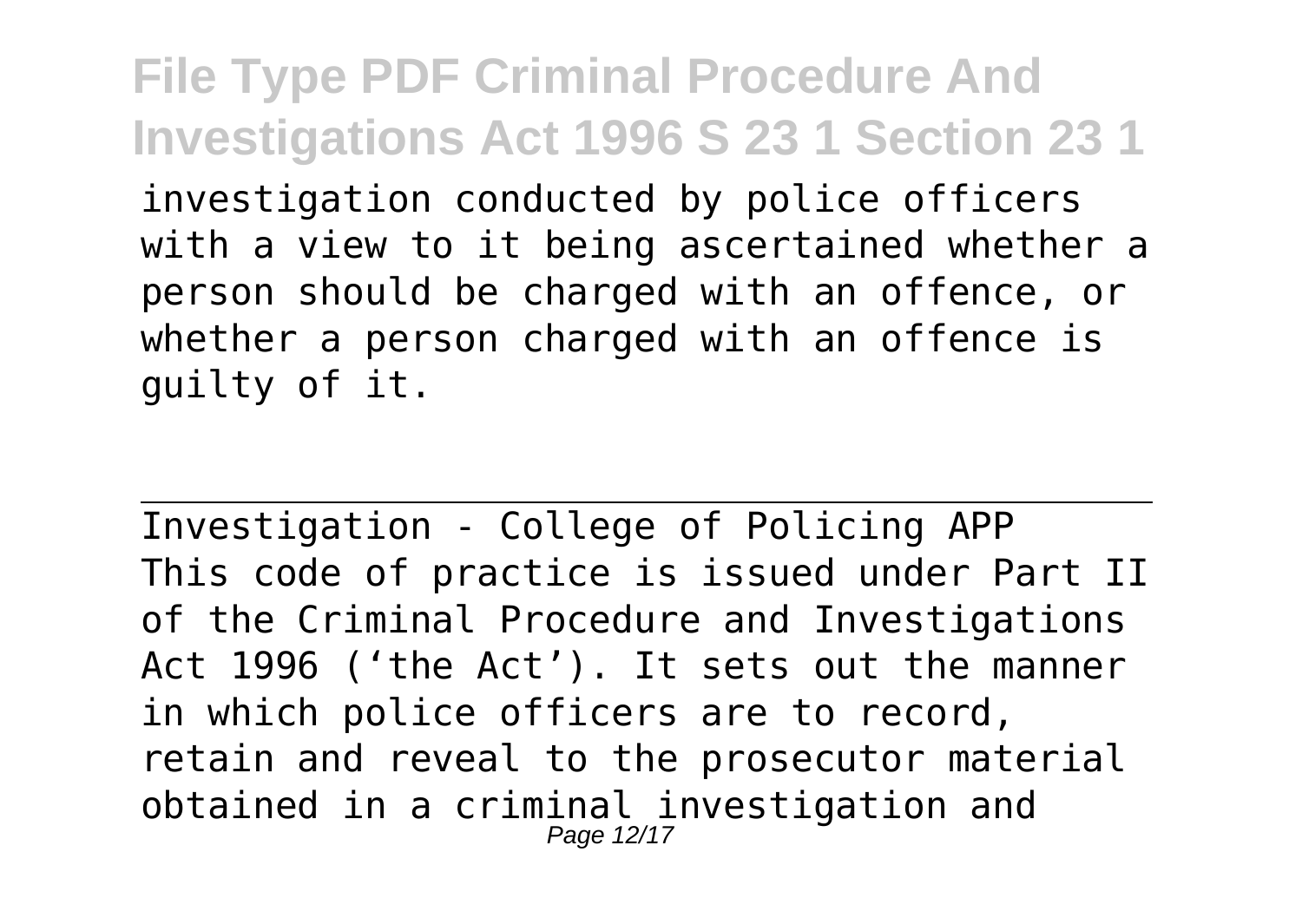**File Type PDF Criminal Procedure And Investigations Act 1996 S 23 1 Section 23 1** which may be relevant to the investigation, and related matters.

CRIMINAL PROCEDURE AND INVESTIGATIONS ACT 1996 (s. 23(1 ...

The Criminal Procedure and Investigations Act 1. This section gives an overview of the Criminal Procedure and Investigations Act 1996 ("CPIA") disclosure regime, taking into account the Human...

Disclosure of unused material in criminal Page 13/17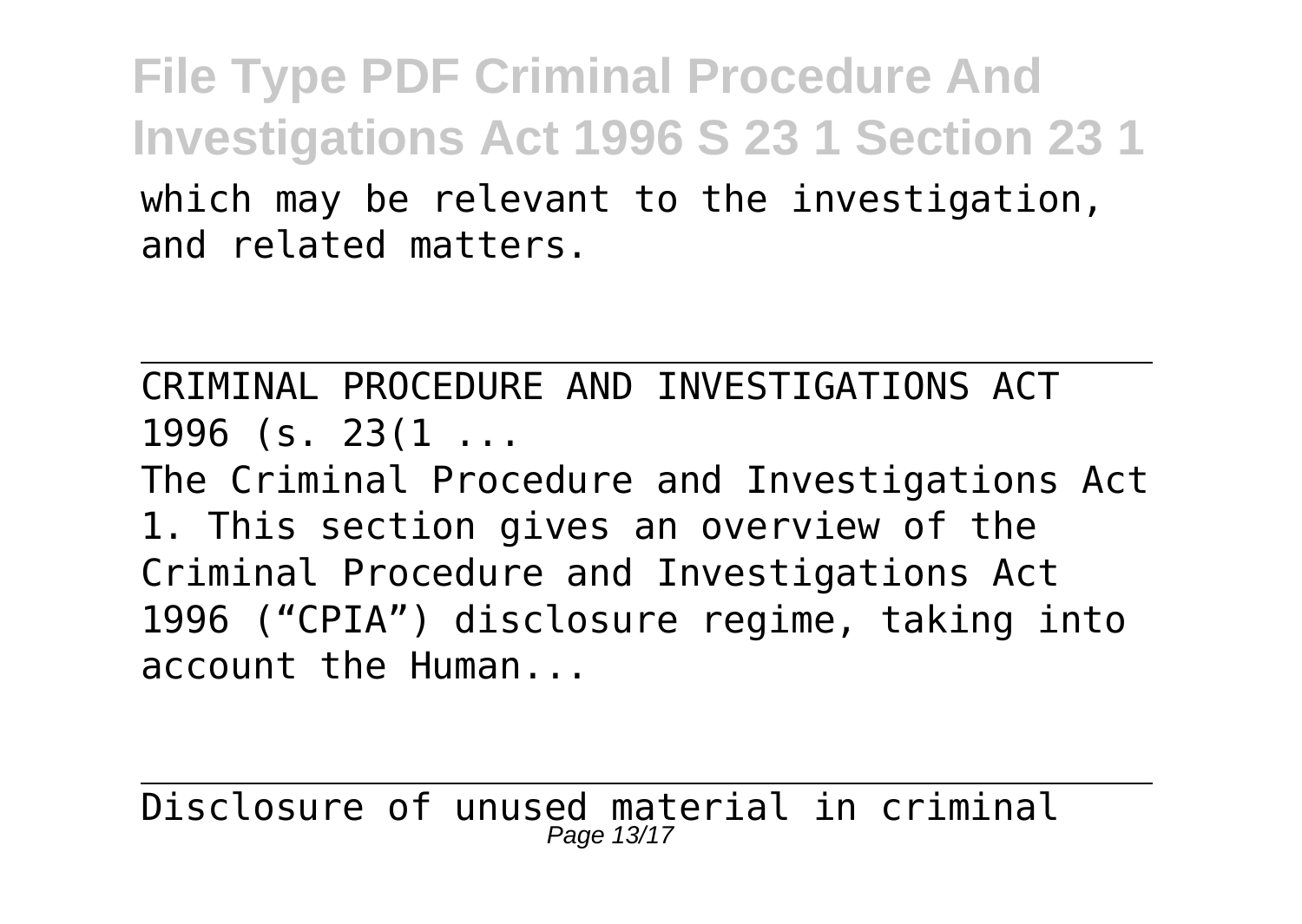In conducting an investigation, the investigator should pursue all reasonable lines of enquiry, whether these point towards or away from the suspect (Code of Practice to the Criminal Procedure and Investigations Act 1996 s.3.5). What is reasonable in each case depends on the particular circumstances.

Investigation process - College of Policing Under the Code of Practice issued under Part 2 of the Criminal Procedure and Investigations Act 1996, any police officer Page 14/17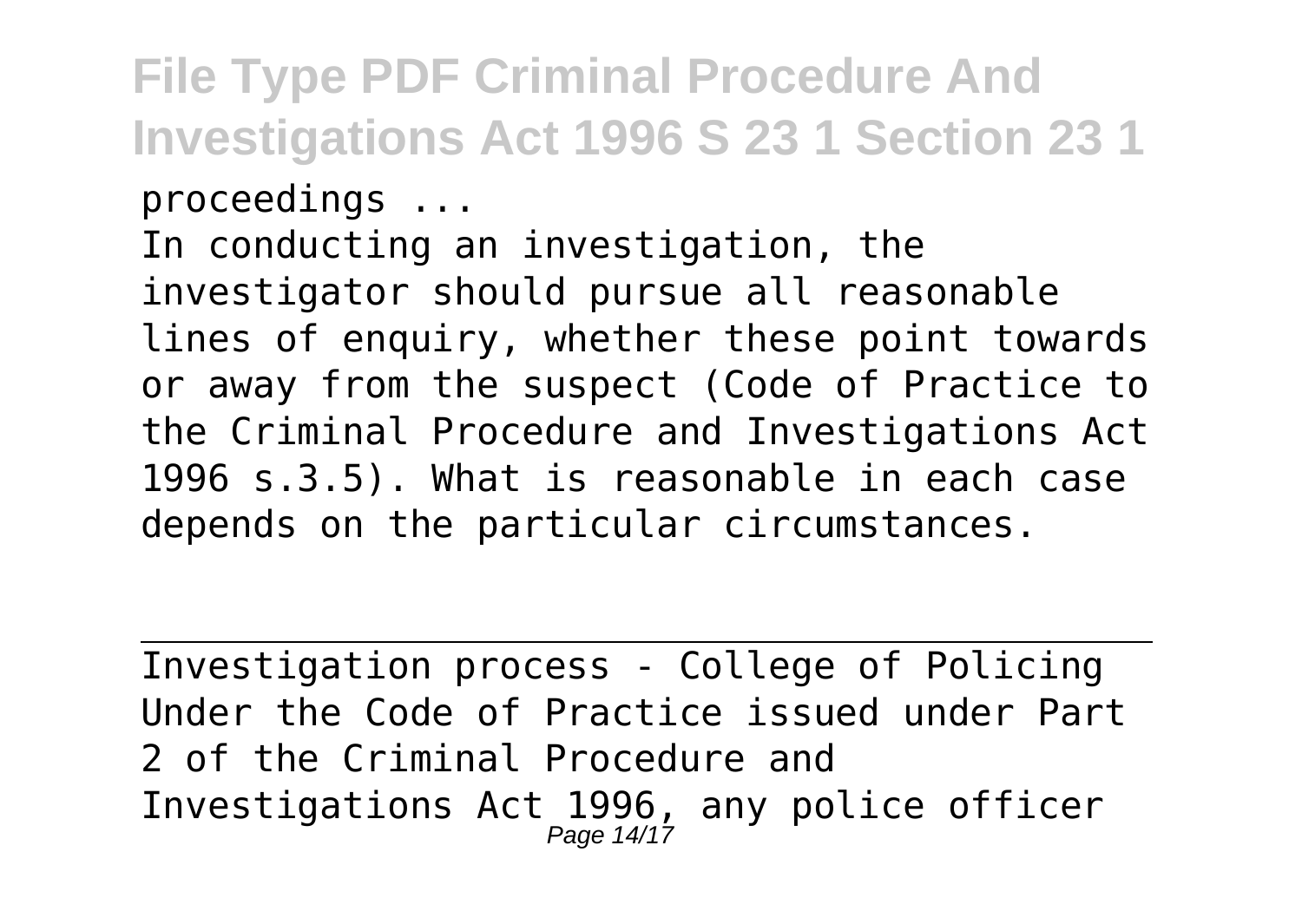**File Type PDF Criminal Procedure And Investigations Act 1996 S 23 1 Section 23 1** investigating alleged crimes has a duty to record and retain material which...

Evidence in criminal investigations - GOV UK Criminal Procedure and Investigations Act (CPIA) One of the most common reasons for a criminal case to be lost is a failure of the process relating to disclosure of unused material. If this happens the guilty go free and there can often be considerable reputational damage to the organisation who brought the prosecution.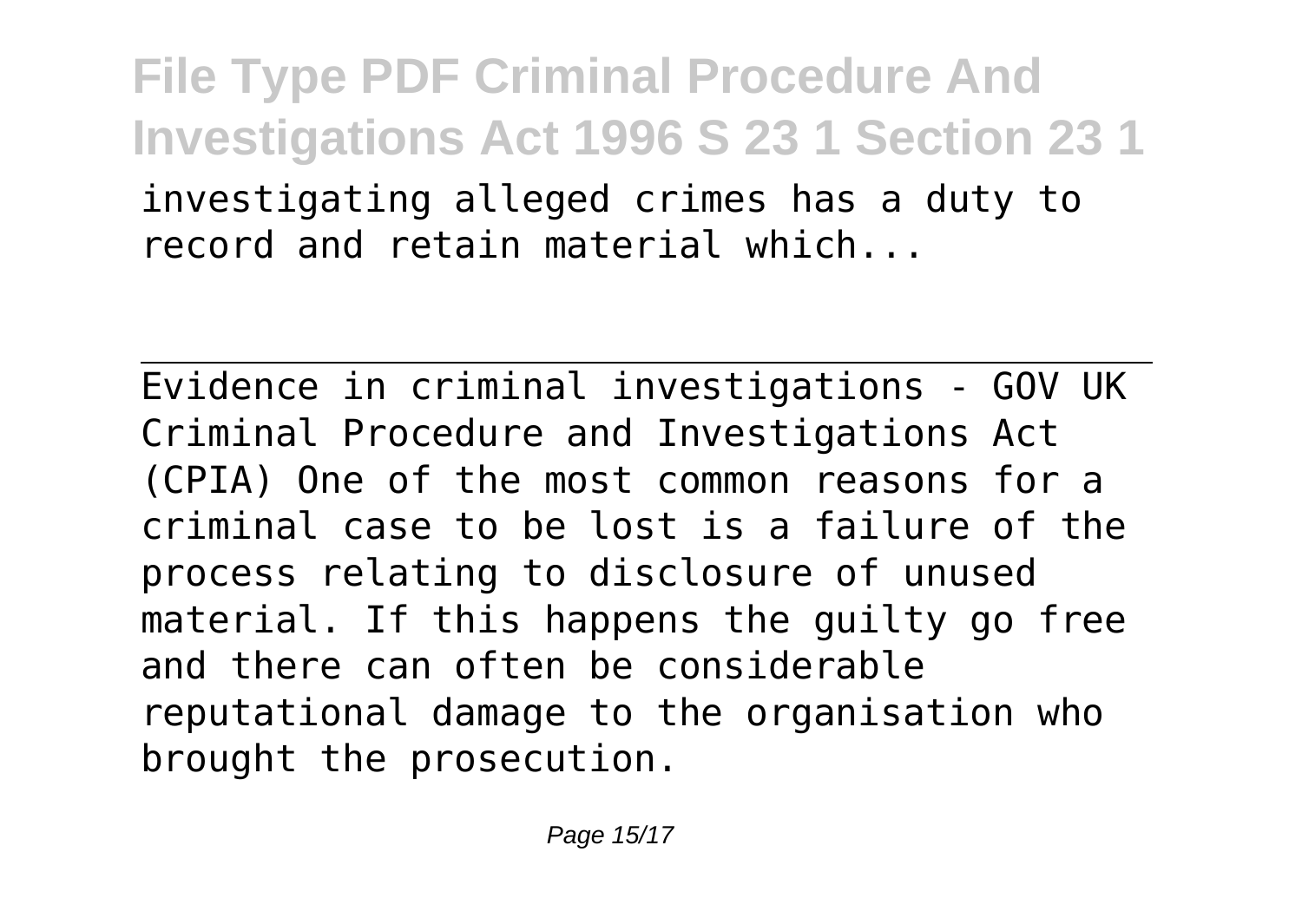Criminal Procedure and Investigations Act - Sancus Solutions Criminal Procedure Act (with its variations) is a stock short title used for legislation relating to criminal procedure in Hong Kong, Malaysia, New Zealand, the Republic of Ireland, South Africa and the United Kingdom.

Criminal Procedure Act - Wikipedia In accordance with the process set out in the Criminal Procedure and Investigations Act 1996, the revised code of practice was<br> $P_{\text{age 16/17}}$